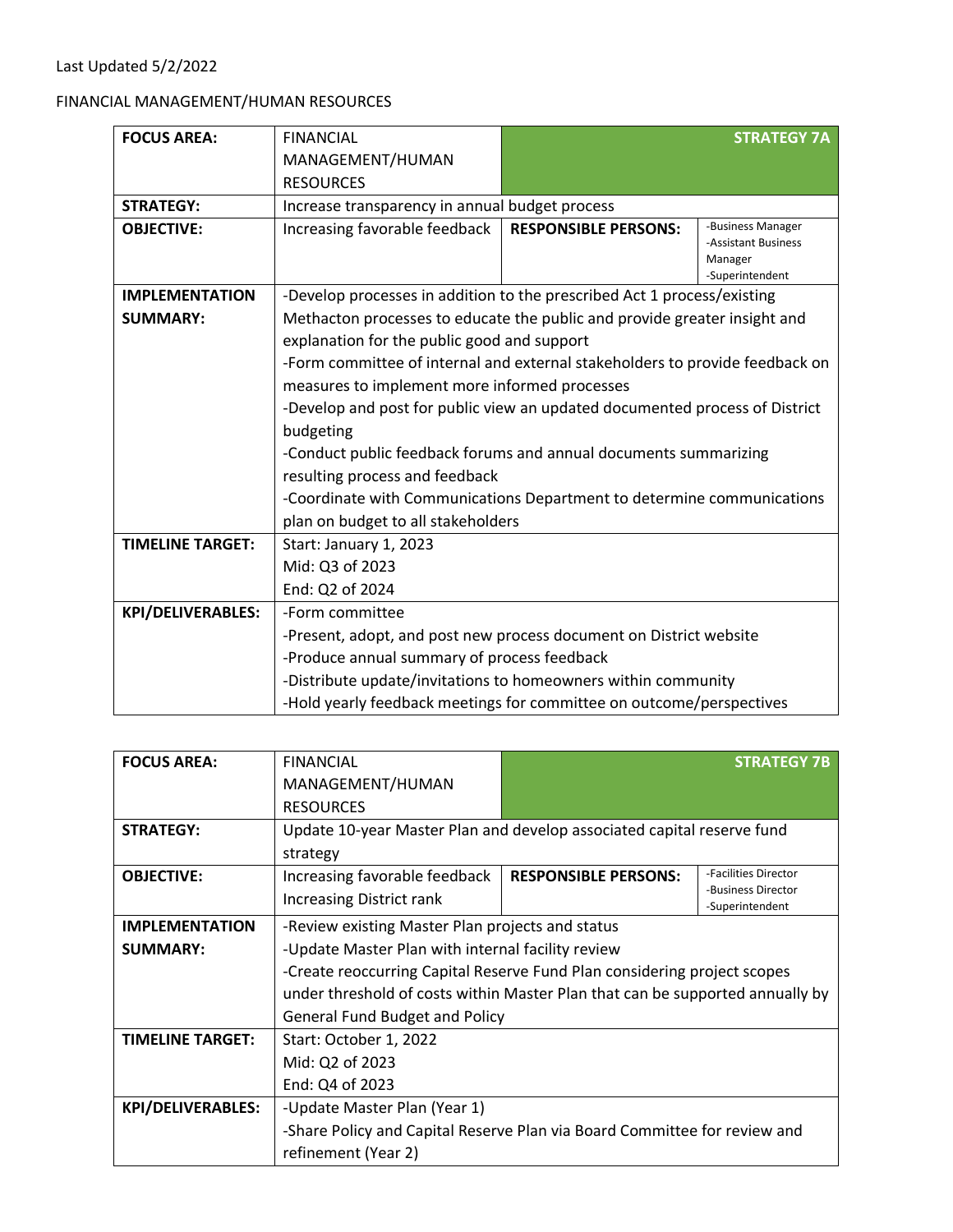| -Adopt Capital Reserve Plan (Year 2) |  |
|--------------------------------------|--|

| <b>FOCUS AREA:</b>       | <b>FINANCIAL</b>                                                                |                             | <b>STRATEGY 7C</b> |
|--------------------------|---------------------------------------------------------------------------------|-----------------------------|--------------------|
|                          | MANAGEMENT/HUMAN                                                                |                             |                    |
|                          | <b>RESOURCES</b>                                                                |                             |                    |
| <b>STRATEGY:</b>         | Level staff expectations and individual accountability                          |                             |                    |
| <b>OBJECTIVE:</b>        | Increasing favorable feedback                                                   | <b>RESPONSIBLE PERSONS:</b> | -Director of Human |
|                          | <b>Increasing District rank</b>                                                 |                             | Resources          |
| <b>IMPLEMENTATION</b>    | -Create a five-year cycle for updating job descriptions that includes a review, |                             |                    |
| <b>SUMMARY:</b>          | edits as necessary, the adoption by the Board of School Directors, and          |                             |                    |
|                          | communication to impacted staff                                                 |                             |                    |
|                          | -Ensure a process of job description and task review becomes part of each       |                             |                    |
|                          | employee's annual review                                                        |                             |                    |
| <b>TIMELINE TARGET:</b>  | Start: October 1, 2022                                                          |                             |                    |
|                          | Mid: Q3 of 2024                                                                 |                             |                    |
|                          | End: Q4 of 2027                                                                 |                             |                    |
| <b>KPI/DELIVERABLES:</b> | -Job description review/updating cycle plan                                     |                             |                    |
|                          | -Completion of one cycle review                                                 |                             |                    |

| <b>FOCUS AREA:</b>      | <b>FINANCIAL</b>                                                          |                             | <b>STRATEGY 7D</b>              |
|-------------------------|---------------------------------------------------------------------------|-----------------------------|---------------------------------|
|                         | MANAGEMENT/HUMAN                                                          |                             |                                 |
|                         | <b>RESOURCES</b>                                                          |                             |                                 |
| <b>STRATEGY:</b>        | Implement employee recruitment, onboarding, engagement, and off boarding  |                             |                                 |
|                         | process to better inform administration in decision making                |                             |                                 |
| <b>OBJECTIVE:</b>       | Increasing favorable feedback                                             | <b>RESPONSIBLE PERSONS:</b> | -Director of Human<br>Relations |
|                         | <b>Increasing District rank</b>                                           |                             | -Assistant                      |
|                         |                                                                           |                             | Superintendent                  |
| <b>IMPLEMENTATION</b>   | -Review existing employee cycle actions and related information           |                             |                                 |
| <b>SUMMARY:</b>         | -Form a District committee to determine needed data elements              |                             |                                 |
|                         | -Develop strategic interrelated system                                    |                             |                                 |
|                         | -Produce document with associated actions/processes/procedures and        |                             |                                 |
|                         | intended outcomes and related data points                                 |                             |                                 |
| <b>TIMELINE TARGET:</b> | Start: October 1, 2022                                                    |                             |                                 |
|                         | Mid: Q4 of 2023                                                           |                             |                                 |
|                         | End: Q4 of 2024                                                           |                             |                                 |
| KPI/DELIVERABLES:       | -Produce a comprehensive plan documenting employee life cycle             |                             |                                 |
|                         | actions/processes/procedures                                              |                             |                                 |
|                         | -Implement plan                                                           |                             |                                 |
|                         | -Have committee review at end of first year following full implementation |                             |                                 |
|                         | (revisit/make needed changes)                                             |                             |                                 |

| <b>FOCUS AREA:</b> | FINANCIAL               | <b>STRATEGY 7E</b>                                                        |
|--------------------|-------------------------|---------------------------------------------------------------------------|
|                    | MANAGEMENT/HUMAN        |                                                                           |
|                    | <b>RESOURCES</b>        |                                                                           |
| <b>STRATEGY:</b>   |                         | Develop 2 additional strategic partnerships to help support the hiring of |
|                    | qualified professionals |                                                                           |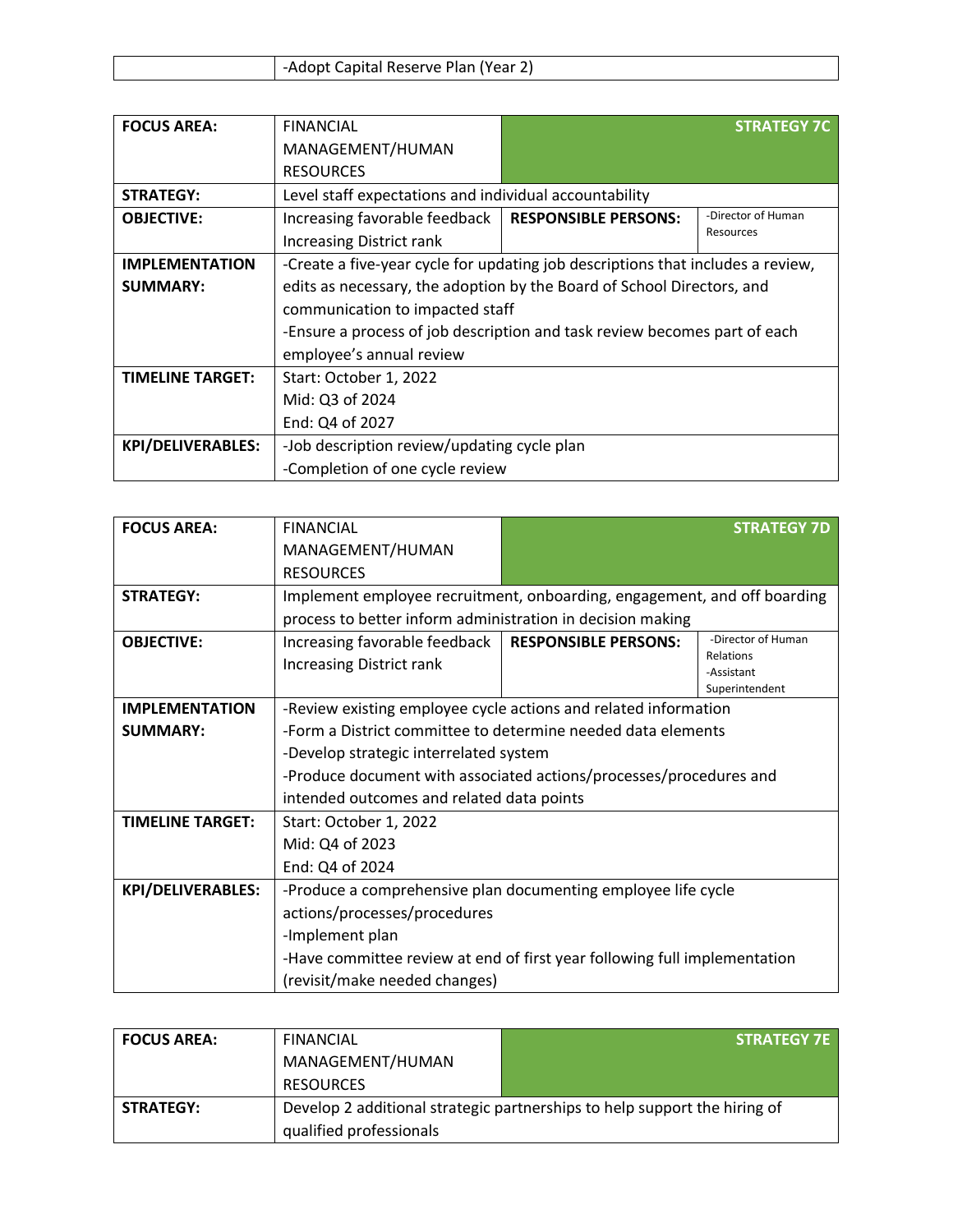| <b>OBJECTIVE:</b>        | Increasing favorable feedback                                                   | <b>RESPONSIBLE PERSONS:</b> | -Director of Human |
|--------------------------|---------------------------------------------------------------------------------|-----------------------------|--------------------|
|                          | <b>Increasing District rank</b>                                                 |                             | Resources          |
| <b>IMPLEMENTATION</b>    | -Seek institutions of higher learning that have teacher preparation programs    |                             |                    |
| <b>SUMMARY:</b>          | -Create incentives for District staff to take on student teachers               |                             |                    |
|                          | -Identify alternative partnerships to increase job availability                 |                             |                    |
|                          | -Coordinate with PA Career Link to drive applicants to substitute support roles |                             |                    |
|                          | -Implement cycle of communication consistent with trends in staffing needs      |                             |                    |
| <b>TIMELINE TARGET:</b>  | Start: November 1, 2022                                                         |                             |                    |
|                          | Mid: Q2 of 2024                                                                 |                             |                    |
|                          | End: Q4 of 2026                                                                 |                             |                    |
| <b>KPI/DELIVERABLES:</b> | -Produce agreements that outline relationships                                  |                             |                    |
|                          | -Review relationship annually                                                   |                             |                    |

| <b>FOCUS AREA:</b>       | <b>FINANCIAL</b>                                                                |                             | <b>STRATEGY 7F</b>                |
|--------------------------|---------------------------------------------------------------------------------|-----------------------------|-----------------------------------|
|                          | MANAGEMENT/HUMAN                                                                |                             |                                   |
|                          | <b>RESOURCES</b>                                                                |                             |                                   |
| <b>STRATEGY:</b>         | Improve the professional and support substitute staffing fill rates by 20% from |                             |                                   |
|                          | the 2020 base year                                                              |                             |                                   |
| <b>OBJECTIVE:</b>        | Increasing favorable feedback                                                   | <b>RESPONSIBLE PERSONS:</b> | -Director of Human                |
|                          | <b>Increasing District rank</b>                                                 |                             | Resources<br>-Building Principals |
| <b>IMPLEMENTATION</b>    | -Monitor pay rates                                                              |                             |                                   |
| <b>SUMMARY:</b>          | -Take proactive approach to pay rates for all substitute classes                |                             |                                   |
|                          | -Evaluate option for full-time staff contracts                                  |                             |                                   |
|                          | -Leverage third party systems to support needs                                  |                             |                                   |
|                          | -Target market for support staff needs                                          |                             |                                   |
|                          | -Develop a District Staff Committee with target of determining alternative      |                             |                                   |
|                          | options to supplement use of outsourced substitution                            |                             |                                   |
|                          | -Organize internal and external substitute data to ensure data is               |                             |                                   |
|                          | representative to our information needs                                         |                             |                                   |
| <b>TIMELINE TARGET:</b>  | Start: April 1, 2023                                                            |                             |                                   |
|                          | Mid: Q3 of 2023                                                                 |                             |                                   |
|                          | End: Q4 of 2023                                                                 |                             |                                   |
| <b>KPI/DELIVERABLES:</b> | -Documented plan of actions to address strategy                                 |                             |                                   |

| <b>FOCUS AREA:</b>      | <b>FINANCIAL</b>                                                             |                             | <b>STRATEGY 7G</b>                       |
|-------------------------|------------------------------------------------------------------------------|-----------------------------|------------------------------------------|
|                         | MANAGEMENT/HUMAN                                                             |                             |                                          |
|                         | <b>RESOURCES</b>                                                             |                             |                                          |
| <b>STRATEGY:</b>        | Explore opportunities to improve District to vendor relationships to support |                             |                                          |
|                         | sustainable value, instruction, and operations                               |                             |                                          |
| <b>OBJECTIVE:</b>       | Increasing favorable feedback                                                | <b>RESPONSIBLE PERSONS:</b> | -Director of Business<br><b>Services</b> |
| <b>IMPLEMENTATION</b>   | -Develop a committee to evaluate opportunities for preferred vendor          |                             |                                          |
| <b>SUMMARY:</b>         | relationships and scope the value, impact, challenges etc.                   |                             |                                          |
|                         | -Provide presentation to Superintendent prior to taking action beyond        |                             |                                          |
|                         | exploratory phase                                                            |                             |                                          |
|                         | -Provide the Superintendent with a plan to be implemented                    |                             |                                          |
| <b>TIMELINE TARGET:</b> | Start: February 1, 2023                                                      |                             |                                          |
|                         | Mid: Q1 of 2024                                                              |                             |                                          |